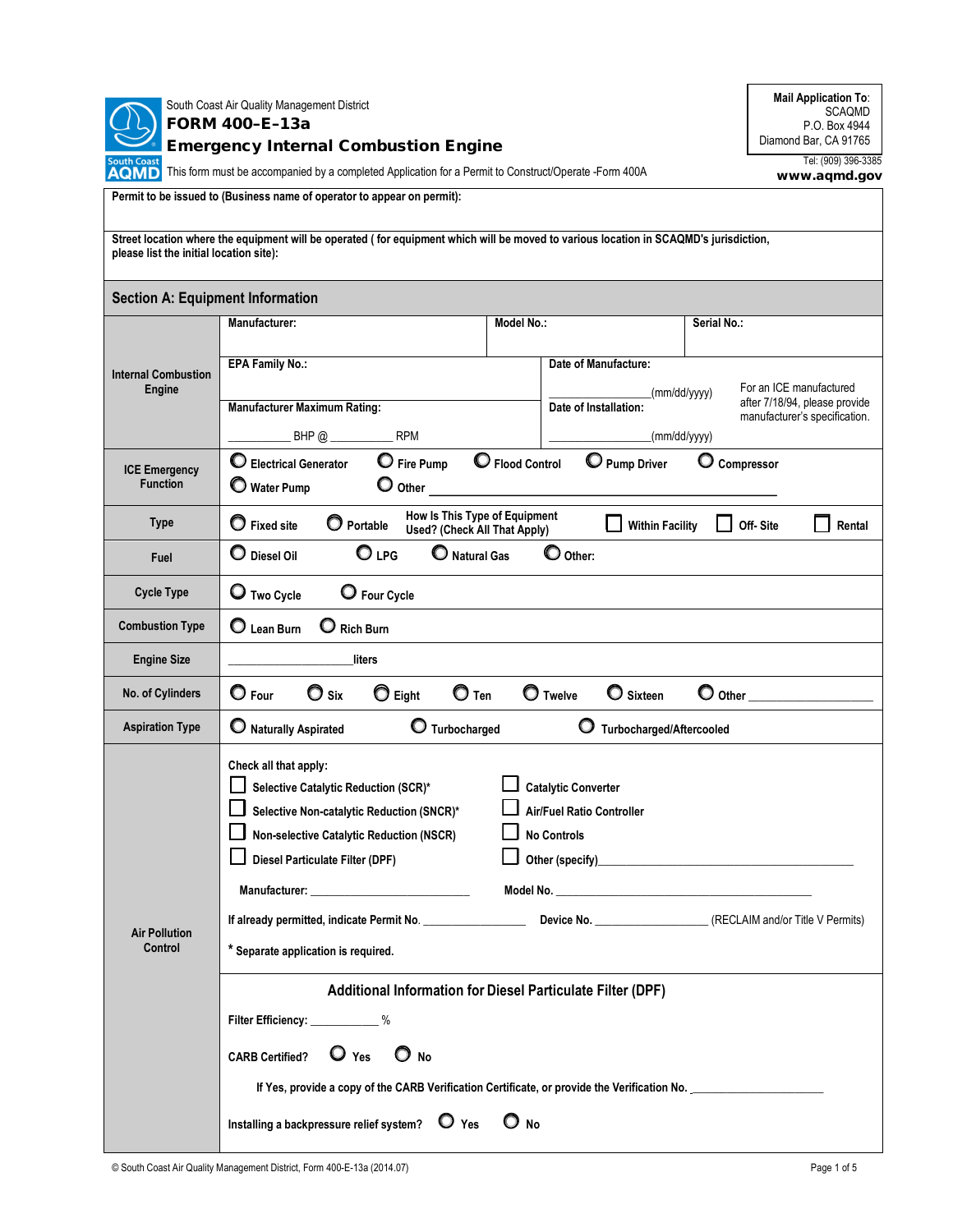|                                                                                                                                                                                              | <b>Section B: Operation Information</b>                                                                                        |                                                                               |                           |                                |                                                     |                                                                                                                                                                                                                                                                                                                                                        |                                             |                 |  |
|----------------------------------------------------------------------------------------------------------------------------------------------------------------------------------------------|--------------------------------------------------------------------------------------------------------------------------------|-------------------------------------------------------------------------------|---------------------------|--------------------------------|-----------------------------------------------------|--------------------------------------------------------------------------------------------------------------------------------------------------------------------------------------------------------------------------------------------------------------------------------------------------------------------------------------------------------|---------------------------------------------|-----------------|--|
| <b>Fuel Consumption</b>                                                                                                                                                                      |                                                                                                                                | Maximum Load: _____________gal/hr OR ___________cu ft/hr                      |                           |                                |                                                     | Average Load: ____________ gal/hr OR _________ cu ft/hr                                                                                                                                                                                                                                                                                                |                                             |                 |  |
| Normal:                                                                                                                                                                                      |                                                                                                                                |                                                                               | hours/day                 |                                |                                                     | days/week                                                                                                                                                                                                                                                                                                                                              | weeks/year                                  |                 |  |
| <b>Operating</b><br><b>Schedule</b>                                                                                                                                                          |                                                                                                                                | hours/day<br>Maximum:                                                         |                           |                                |                                                     | days/week<br>weeks/year                                                                                                                                                                                                                                                                                                                                |                                             |                 |  |
|                                                                                                                                                                                              | Testing &<br>Maintenance:<br>hours/year                                                                                        |                                                                               |                           |                                |                                                     |                                                                                                                                                                                                                                                                                                                                                        |                                             |                 |  |
| <b>Section C: Engine Data</b>                                                                                                                                                                |                                                                                                                                |                                                                               |                           |                                |                                                     |                                                                                                                                                                                                                                                                                                                                                        |                                             |                 |  |
| Is the engine EPA certified?                                                                                                                                                                 |                                                                                                                                |                                                                               |                           |                                |                                                     |                                                                                                                                                                                                                                                                                                                                                        |                                             |                 |  |
|                                                                                                                                                                                              |                                                                                                                                | ◯ Yes Provide a copy of EPA's Engine Certification.                           |                           |                                |                                                     |                                                                                                                                                                                                                                                                                                                                                        |                                             |                 |  |
|                                                                                                                                                                                              | Choose one:                                                                                                                    | $\bigcirc$ Tier I                                                             | $\bigcirc$ Tier II        | $\mathbf{\mathbb{C}}$ Tier III |                                                     | Tier IV (Interim)                                                                                                                                                                                                                                                                                                                                      | $\mathbf O$ Tier IV                         |                 |  |
| $O_{N0}$                                                                                                                                                                                     |                                                                                                                                | Provide a copy of the Manufacturer's Emissions Data.                          |                           |                                |                                                     |                                                                                                                                                                                                                                                                                                                                                        |                                             |                 |  |
|                                                                                                                                                                                              |                                                                                                                                |                                                                               |                           |                                |                                                     | If manufacturer's emissions data is not available, provide available emissions data below. Provide supporting documents.                                                                                                                                                                                                                               |                                             |                 |  |
| <b>Carbon Monoxide</b><br>(grams/bhp-hr)                                                                                                                                                     |                                                                                                                                | <b>Oxides of Nitrogen</b><br>Hydrocarbons<br>(grams/bhp-hr)<br>(grams/bhp-hr) |                           |                                | Hydrocarbons + Oxides of Nitrogen<br>(grams/bhp-hr) |                                                                                                                                                                                                                                                                                                                                                        | <b>Particulate Matter</b><br>(grams/bhp-hr) |                 |  |
|                                                                                                                                                                                              |                                                                                                                                |                                                                               |                           |                                |                                                     |                                                                                                                                                                                                                                                                                                                                                        |                                             |                 |  |
|                                                                                                                                                                                              |                                                                                                                                |                                                                               |                           |                                |                                                     |                                                                                                                                                                                                                                                                                                                                                        |                                             |                 |  |
|                                                                                                                                                                                              |                                                                                                                                |                                                                               |                           |                                |                                                     |                                                                                                                                                                                                                                                                                                                                                        |                                             |                 |  |
| <b>Section D: Sensitive Receptors</b><br>Distance from engine stack to the fenceline of the nearest sensitive receptor (ie., long-term health care facilities, rehabilitation centers,<br>А. |                                                                                                                                |                                                                               |                           |                                |                                                     |                                                                                                                                                                                                                                                                                                                                                        |                                             |                 |  |
|                                                                                                                                                                                              | convalescent centers, retirement homes, residences, schools (K-12), playgrounds, child care centers, and athletic facilities): |                                                                               |                           |                                |                                                     |                                                                                                                                                                                                                                                                                                                                                        |                                             |                 |  |
|                                                                                                                                                                                              |                                                                                                                                |                                                                               |                           |                                |                                                     |                                                                                                                                                                                                                                                                                                                                                        |                                             | Distance (feet) |  |
|                                                                                                                                                                                              | <b>Type of Facility</b>                                                                                                        |                                                                               |                           | Name of Facility               |                                                     |                                                                                                                                                                                                                                                                                                                                                        |                                             |                 |  |
|                                                                                                                                                                                              |                                                                                                                                |                                                                               |                           |                                |                                                     |                                                                                                                                                                                                                                                                                                                                                        |                                             |                 |  |
|                                                                                                                                                                                              |                                                                                                                                |                                                                               |                           |                                |                                                     |                                                                                                                                                                                                                                                                                                                                                        |                                             |                 |  |
|                                                                                                                                                                                              |                                                                                                                                |                                                                               |                           |                                |                                                     |                                                                                                                                                                                                                                                                                                                                                        |                                             |                 |  |
|                                                                                                                                                                                              |                                                                                                                                |                                                                               |                           |                                |                                                     |                                                                                                                                                                                                                                                                                                                                                        |                                             |                 |  |
|                                                                                                                                                                                              | <b>Section E: Applicant Certification Statement</b>                                                                            |                                                                               |                           |                                |                                                     |                                                                                                                                                                                                                                                                                                                                                        |                                             |                 |  |
| I hereby certify that all information contained herein and submitted with this application is true and correct.<br><b>SIGNATURE OF PREPARER:</b><br><b>TITLE OF PREPARER:</b>                |                                                                                                                                |                                                                               |                           |                                |                                                     |                                                                                                                                                                                                                                                                                                                                                        |                                             |                 |  |
|                                                                                                                                                                                              |                                                                                                                                |                                                                               |                           |                                |                                                     |                                                                                                                                                                                                                                                                                                                                                        |                                             |                 |  |
| <b>CONTACT PERSON FOR INFORMATION ON THIS EQUIPMENT:</b><br><b>CONTACT PERSON'S TELEPHONE NUMBER</b><br><b>DATE SIGNED:</b>                                                                  |                                                                                                                                |                                                                               |                           |                                |                                                     |                                                                                                                                                                                                                                                                                                                                                        |                                             |                 |  |
|                                                                                                                                                                                              |                                                                                                                                |                                                                               |                           |                                |                                                     |                                                                                                                                                                                                                                                                                                                                                        |                                             |                 |  |
|                                                                                                                                                                                              |                                                                                                                                |                                                                               | THIS IS A PUBLIC DOCUMENT |                                |                                                     |                                                                                                                                                                                                                                                                                                                                                        |                                             |                 |  |
| California Public Records Act, you must make such claim at the time of submittal to the District.                                                                                            |                                                                                                                                |                                                                               |                           |                                |                                                     | Pursuant to the California Public Records Act, your permit application and any supplemental documentation are public records and may be disclosed to a third party. If<br>you wish to claim certain limited information as exempt from disclosure because it qualifies as a trade secret, as defined in the District's Guidelines for Implementing the |                                             |                 |  |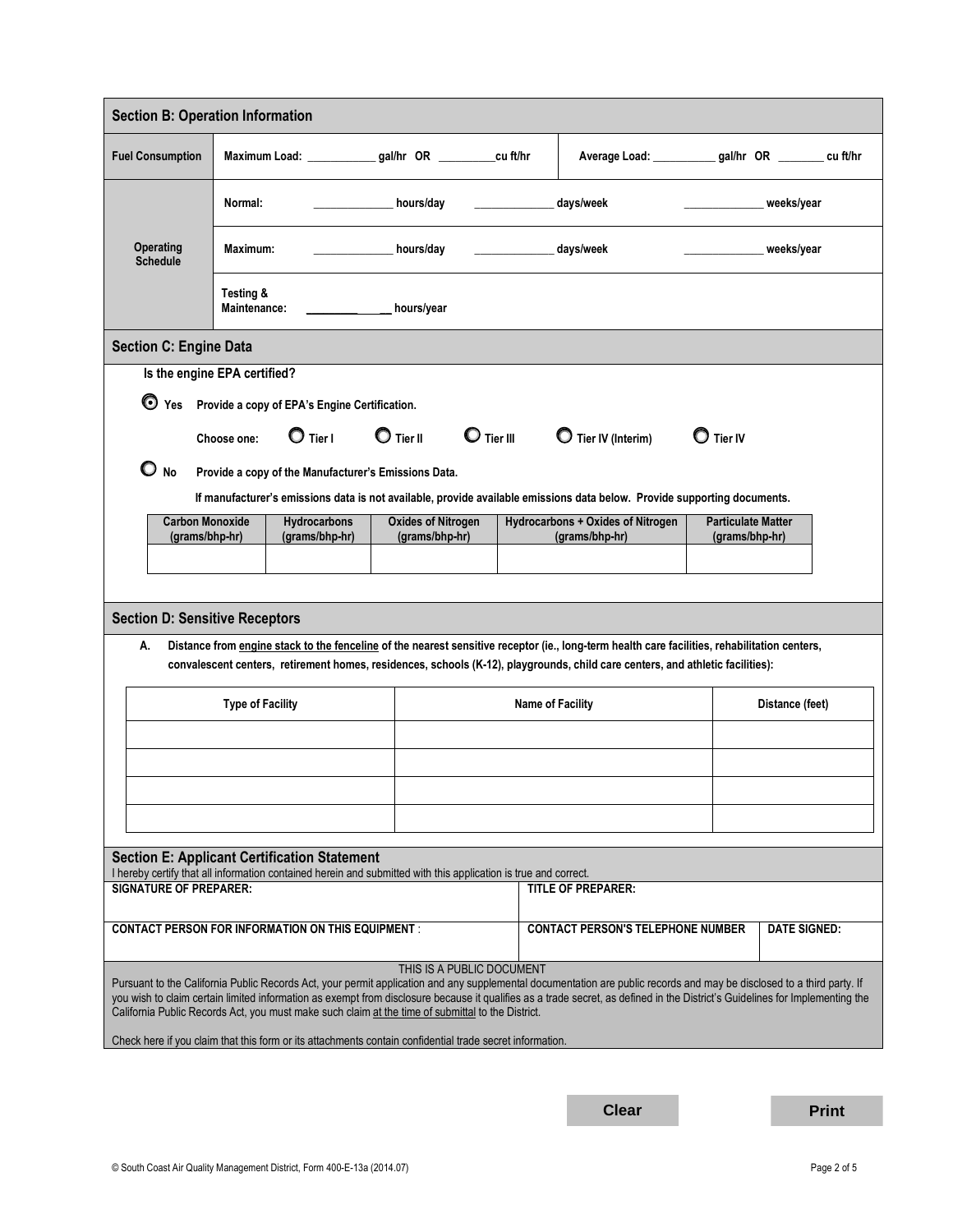## **RULE EVALUATION**

| <b>SCAQMD Rules and Regulations</b> |                                                                                                                             |  |
|-------------------------------------|-----------------------------------------------------------------------------------------------------------------------------|--|
| Rule 212                            | Standards for Approving Permits and Issuing Public Notice                                                                   |  |
| Rule 401                            | <b>Visible Emissions</b>                                                                                                    |  |
| Rule 402                            | Nuisance                                                                                                                    |  |
| Rule 404                            | Particulate Matter – Concentration                                                                                          |  |
| Rule 431.1                          | <b>Sulfur Content of Gaseous Fuels</b>                                                                                      |  |
| Rule 431.2                          | Sulfur Content of Liquid Fuels                                                                                              |  |
|                                     | Liquid fuels – sulfur content of 500 ppm by weight or less.                                                                 |  |
|                                     | Diesel fuel – sulfur content of $0.015%$ by weight or less.                                                                 |  |
| Reg XIII                            | New Source Review                                                                                                           |  |
| <b>Rule 1401</b>                    | New Source Review of Toxic Air Contaminants                                                                                 |  |
| Rule 1401.1                         | Requirements for New and Relocated Facilities Near Schools                                                                  |  |
| <b>Rule 1470</b>                    | Requirements for Stationary Diesel-Fueled Internal Combustion and Other<br><b>Compression Ignition Engines</b>              |  |
| <b>Rule 1472</b>                    | Requirements for Facilities with Multiple Stationary Emergency Standby Diesel-<br><b>Fueled Internal Combustion Engines</b> |  |
| <b>Rule 1714</b>                    | Prevention of Significant Deterioration for Greenhouse Gases                                                                |  |
| Code of Federal Regulations         |                                                                                                                             |  |
| 40 CFR 60 Subpart III               | Standards of Performance for Stationary Compression Ignition Internal<br><b>Combustion Engines</b>                          |  |
| 40 CFR 60 Subpart JJJJ              | Standards of Performance for New Stationary Sources                                                                         |  |
| 40 CFR 63 Subpart ZZZZ              | National Emission Standards for Hazardous Air Pollutants for Stationary<br>Reciprocating Internal Combustion Engines (RICE) |  |

The internal combustion engine may be subject to the following rules: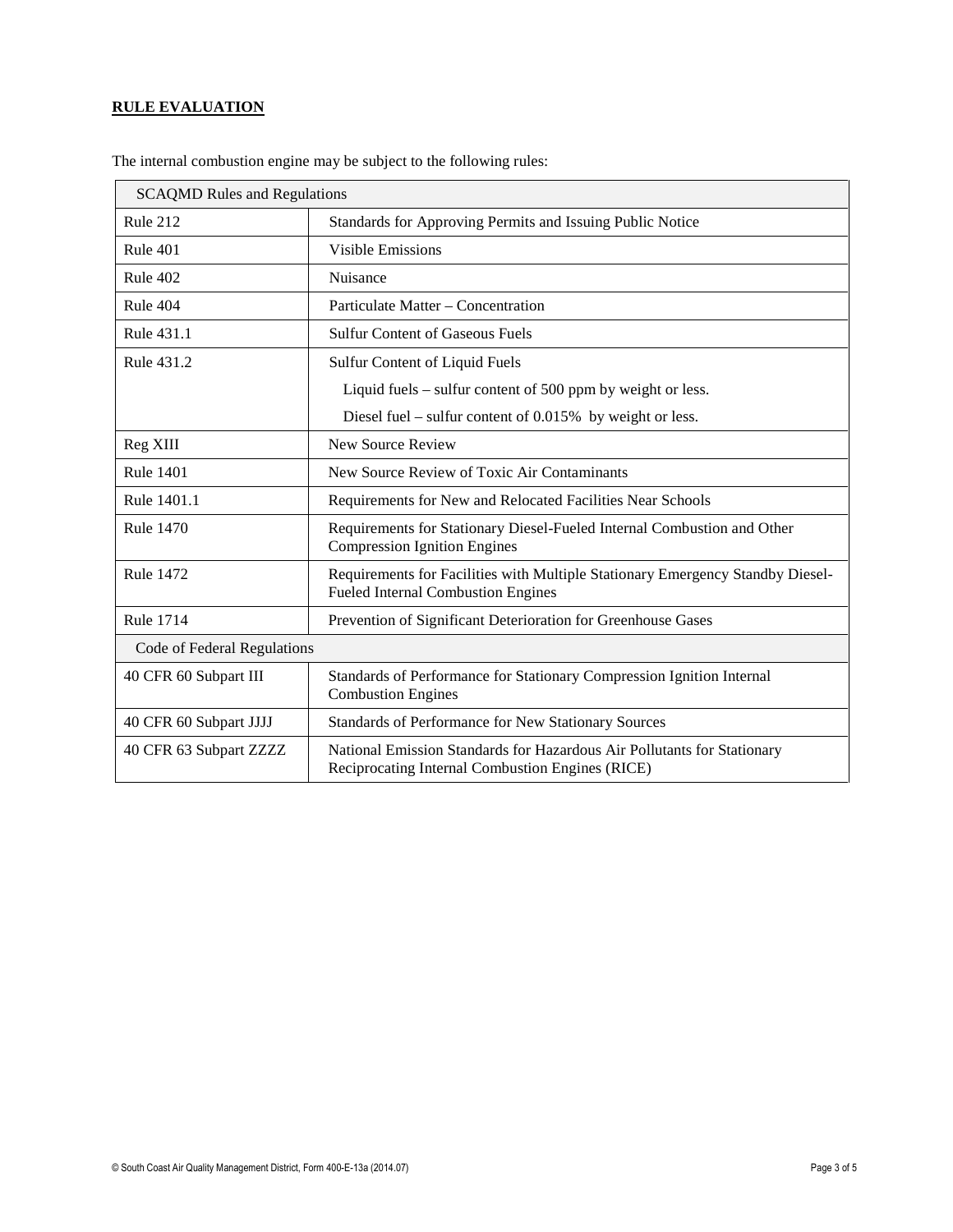## **SAMPLE CONDITIONS FOR EMERGENCY INTERNAL COMBUSTION ENGINES (GENERATORS)**

- 1. OPERATION OF THIS EQUIPMENT SHALL BE CONDUCTED IN COMPLIANCE WITH ALL DATA AND SPECIFICATIONS SUBMITTED WITH THE APPLICATION UNDER WHICH THIS PERMIT IS ISSUED.
- 2. THIS EQUIPMENT SHALL BE PROPERLY MAINTAINED AND KEPT IN GOOD OPERATING CONDITIONS AT ALL TIMES.
- 3. THE OPERATOR SHALL COMPLY WITH ALL APPLICABLE REQUIREMENTS OF SCAQMD RULE 431.2, SCAQMD RULE 1470, 40CFR PART 60 SUBPART IIII AND 40 CFR PART 63 SUBPART ZZZZ, OR THE OPERATOR SHALL NOT USE ANY DIESEL FUEL UNLESS THE FUEL IS LOW SULFUR DIESEL FOR WHICH THE SULFUR CONTENT SHALL NOT EXCEED 15 PPM BY WEIGHT AS SUPPLIED BY THE SUPPLIER.
- 4. THIS ENGINE SHALL NOT OPERATE MORE THAN 200 HOURS IN ANY ONE YEAR, WHICH INCLUDES NO MORE THAN 50 HOURS IN ANY ONE YEAR FOR MAINTENANCE AND TESTING.
- 5. THE OPERATION OF ENGINE BEYOND 50 HOURS PER YEAR ALLOTTED FOR ENGINE MAINTENANCE AND TESTING SHALL BE ALLOWED ONLY IN THE EVENT OF A LOSS OF GRID POWER OR UP TO 30 MINUTES PRIOR TO A ROTATING OUTAGE, PROVIDED THAT THE ELECTRICAL GRID OPERATOR OR ELECTRIC UTILITY HAS ORDERED ROTATING OUTAGES IN THE CONTROL AREA WHERE THE ENGINE IS LOCATED OR HAS INDICATED THAT IT EXPECTS TO ISSUE SUCH AN ORDER AT A CERTAIN TIME, AND THE ENGINE IS LOCATED IN A UTILITY SERVICE BLOCK THAT IS SUBJECT TO THE ROTATING OUTAGE. ENGINE OPERATION SHALL BE TERMINATED IMMEDIATELY AFTER THE UTILITY DISTRIBUTION COMPANY ADVISES THAT A ROTATING OUTAGE IS NO LONGER IMMINENT OR IN EFFECT.
- 6. AN OPERATIONAL NON-RESETTABLE TOTALIZING TIME METER SHALL BE INSTALLED AND MAINTAINED TO INDICATE THE ENGINE ELAPSED OPERATING TIME.
- 7. ON OR BEFORE JANUARY  $15^{TH}$  OF EACH YEAR THE OPERATOR SHALL RECORD IN THE ENGINE OPERATING LOG:
	- A. THE TOTAL HOURS OF ENGINE OPERATION FOR THE PREVIOUS CALENDAR YEAR, AND
	- B. THE TOTAL HOURS OF ENGINE OPERATION FOR MAINTENANCE AND TESTING FOR THE PREVIOUS CALENDAR YEAR.

ENGINE OPERATION LOG(S) SHALL BE RETAINED ON SITE FOR A MINIMUM OF FIVE CALENDAR YEARS AND SHALL BE MADE AVAILABLE TO THE EXECUTIVE OFFICER OR REPRESENTATIVE UPON REQUEST.

- 8. THE OPERATOR SHALL KEEP A LOG OF ENGINE OPERATIONS DOCUMENTING THE TOTAL TIME THE ENGINE IS OPERATED EACH MONTH AND THE SPECIFIC REASON FOR OPERATION AS:
	- A. EMERGENCY USE
	- A. MAINTENANCE AND TESTING
	- C. OTHER (BE SPECIFIC)

IN ADDITION, FOR EACH TIME THE ENGINE ISMANUALLY STARTED, THE LOG SHALL INCLUDE: THE DATE OF ENGINE OPERATION, THE START AND STOP TIME OF THE ENGINE, THE SPECIFIC REASON FOR OPERATION, AND THE TOTALIZING HOUR METER READING (IN HOURS AND TENTHS OF HOURS) AT THE BEGINNING AND THE END OF THE OPERATION.

9. THIS ENGINE SHALL NOT BE USED AS PART OF A DEMAND RESPONSE PROGRAM USING INTERRUPTIBLE SERVICE CONTRACT IN WHICH A FACILITY RECEIVES A PAYMENT OR REDUCED RATES IN RETURN FOR REDUCING ITS ELECTRIC LOAD ON THE GRID WHEN REQUESTED TO DO SO BY THE UTILITY OR THE GRID OPERATOR.